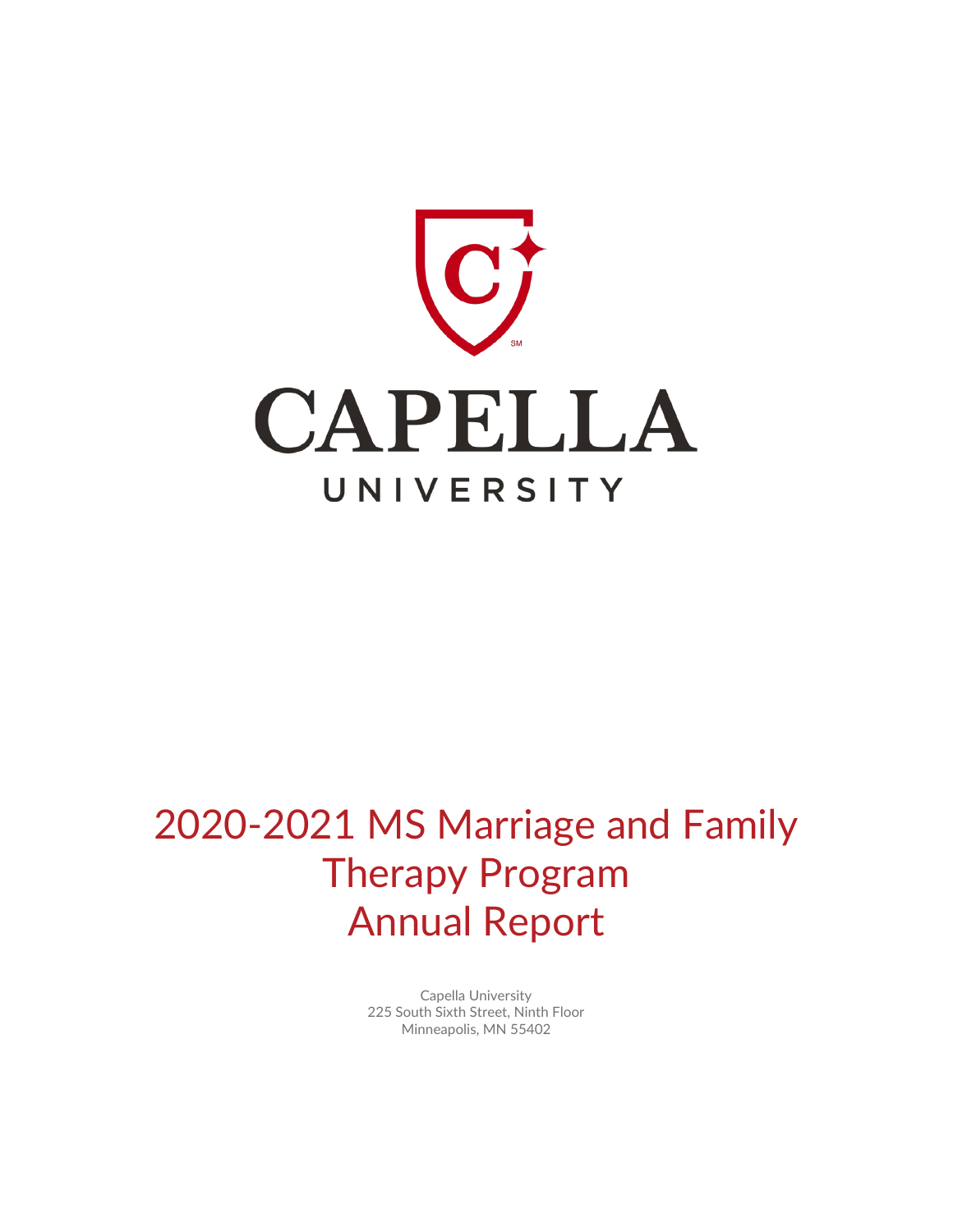

# **Contents**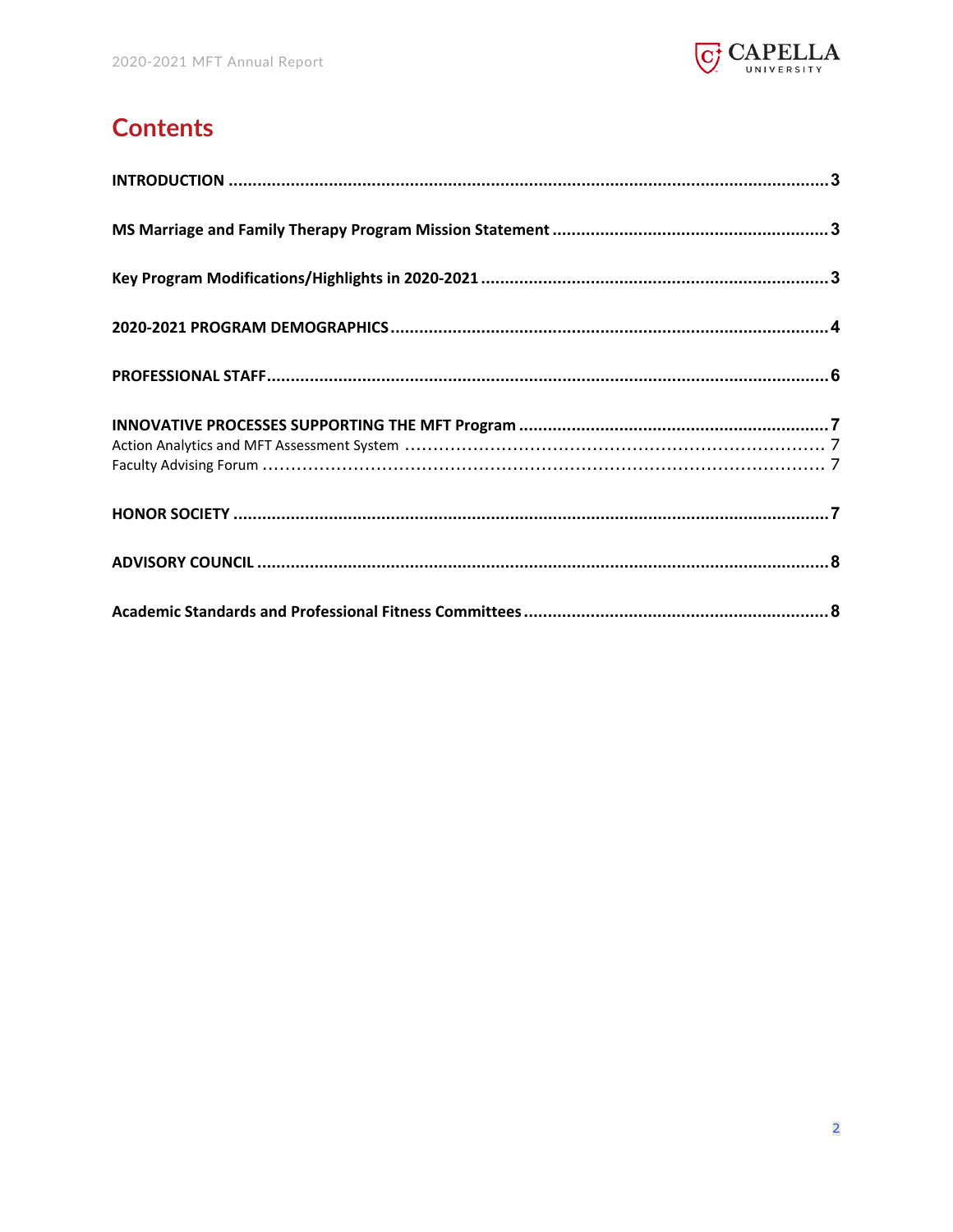

#### <span id="page-2-0"></span>**INTRODUCTION**

This report contains highlights of recent activities, changes, and initiatives that affect the specialized accredited MS Marriage and Family Therapy program. The program continues to focus on academic excellence through its curriculum, residency experiences, practicum and internship, and learner advising. A comprehensive assessment process guides program improvement at the course, program, and department levels.

#### <span id="page-2-1"></span>**MS MARRIAGE AND FAMILY THERAPY PROGRAM MISSION STATEMENT**

The mission of the COAMFTE-accredited Marriage and Family Therapy program is to prepare master's level clinicians to work effectively with a diverse population of clients across various therapeutic settings and situations as couple and family therapists. Learners receive academic preparation and systemic clinical training designed to prepare them for work with sensitivity to the complex mental health needs of individuals and families within a multicultural society. The program curriculum, aligned with the COAMFTE standards, supports the high standards and rigor of professional practice based upon established ethical standards for therapists.

# <span id="page-2-2"></span>**KEY PROGRAM MODIFICATIONS/HIGHLIGHTS IN 2020-2021**

University leadership made the decision to maintain the COAMFTE accreditation for the MFCT program while allowing the CACREP accreditation for the MFCT program to expire at the end of the accreditation cycle in March 2020. COAMFTE is recognized as the primary national accreditor for marriage and family therapy education. The change allowed the program to have a stronger focus on the distinct professional identity of Marriage and Family Therapists and alignment with the COAMFTE standards and professional MFT licensure requirements.

The program also changed the name from the Marriage and Family Counseling/Therapy program to the Marriage and Family Therapy program. Another change was the reduction of the number of program credits from 92 to 72 quarter credits, which increases program affordability and decreases time to complete.

Curriculum changes as a result of the credit reduction and CACREP expiration included:

- Removal of the shared "First Course," which was aligned with CACREP accreditation standards; the MFT introductory course was revised to be the first course for the program and introduces learners immediately to program requirements and the profession of marriage and family therapy.
- Removal of a mental health theories course and career counseling courses which are not used for MFT licensure or alignment with the COAMFTE standards.
- Reduction of site-based learning courses to 2-quarter credits each for cost savings of 8 credits for learners.
- The group counseling course which is not aligned with COAMFTE standards or needed for licensure was revised into Systemic and Group Interventions for Grief, Loss, and Trauma.
- Four courses shared with the Counselor Education program were revised to focus on the systemic perspective: Diversity and social issues in systemic marriage and family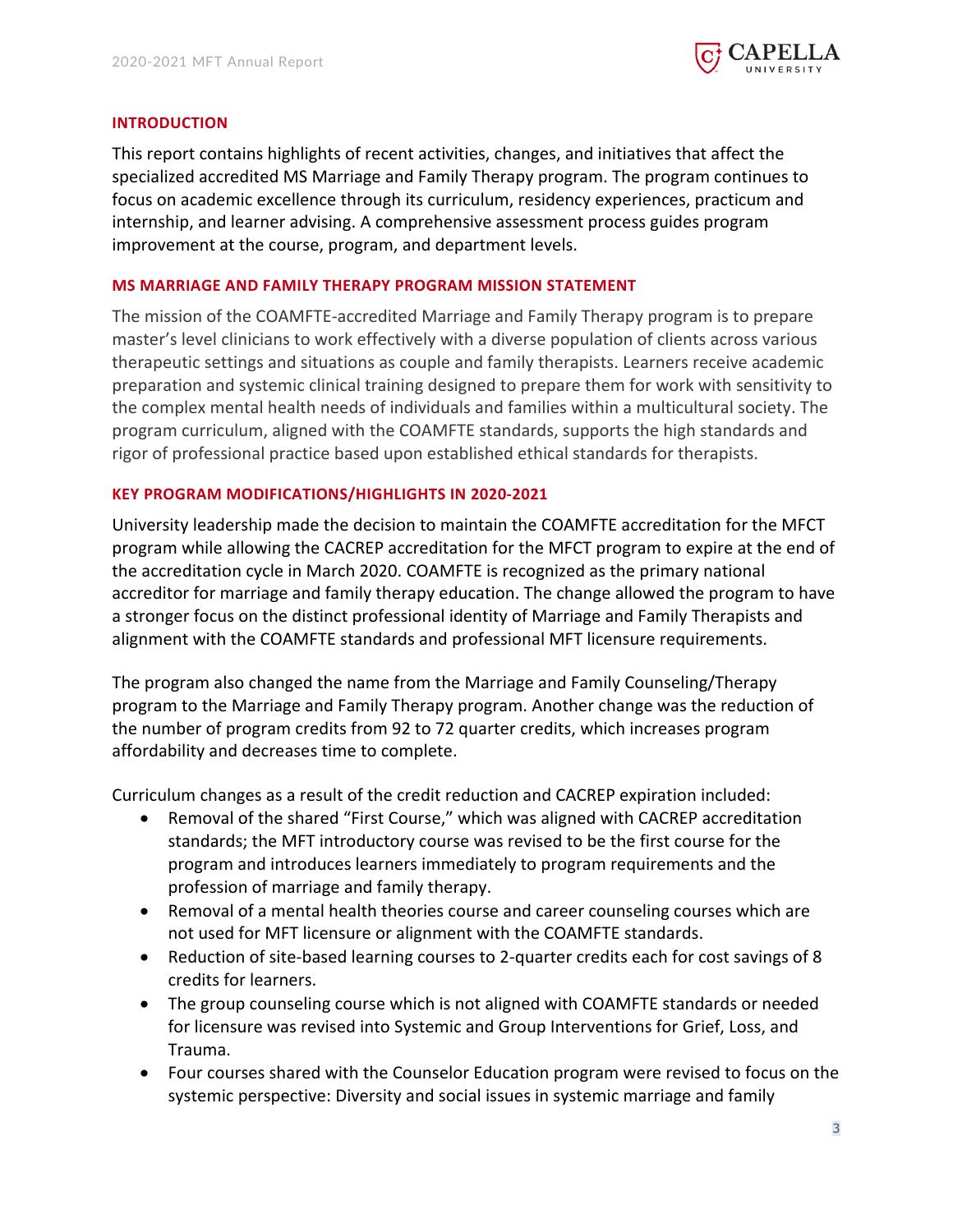

therapy; Working with families across the lifespan; Assessment, tests and measures for marriage and family therapy practice; Principles of psychopathology: Diagnosis and treatment of behavior disorders.

• All course prefixes were changed from COUN to MFT to support program identity.

The program was pleased to hire four new core faculty members during 2021: Dr. Kelly Heenan, Dr. Larry Barlow, Dr. Cynthia Chestnut, and Dr. Weston Crafton. Two faculty members transitioned from other programs: Dr. Rob Eubanks from the CMHC program and Dr. Blaine Everson from the HS program. Dr. Jannette Sturm-Mexic retired from the university at the end of 2020.

#### <span id="page-3-0"></span>**2020-2021 PROGRAM DEMOGRAPHICS**

#### **Diversity Statement**

The School of Social and Behavioral Sciences at Capella University believes a diverse learning community is vital to achieving our mission of extending access to higher education. We believe that attracting, engaging, and supporting diverse learners, faculty, and staff strengthens our university. Capella values human potential and is committed to being an inclusive and culturally competent institution. Capella strives to promote equity within and beyond our community through intentional actions and a transformative exchange of ideas.

The data below is specific to the MS Marriage and Family Therapy Program:

| <b>Ethnicity</b>                           | <b>MFT Learners*</b> |
|--------------------------------------------|----------------------|
| American Indian or Alaska Native           | .31%                 |
| Asian                                      | 1.7%                 |
| <b>Black or African American</b>           | 27%                  |
| <b>Hispanics of any race</b>               | 10%                  |
| <b>Native Hawaiian or Pacific Islander</b> | .3%                  |
| <b>Nonresident Alien</b>                   | .31%                 |
| Race unspecified/unknown                   | 11%                  |
| Two or more races                          | 3%                   |
| <b>White</b>                               | 45%                  |

**Learners**

\*Column reflects the percentage of the total number of learners active in the program in 2020-2021 that self-identified as each ethnicity.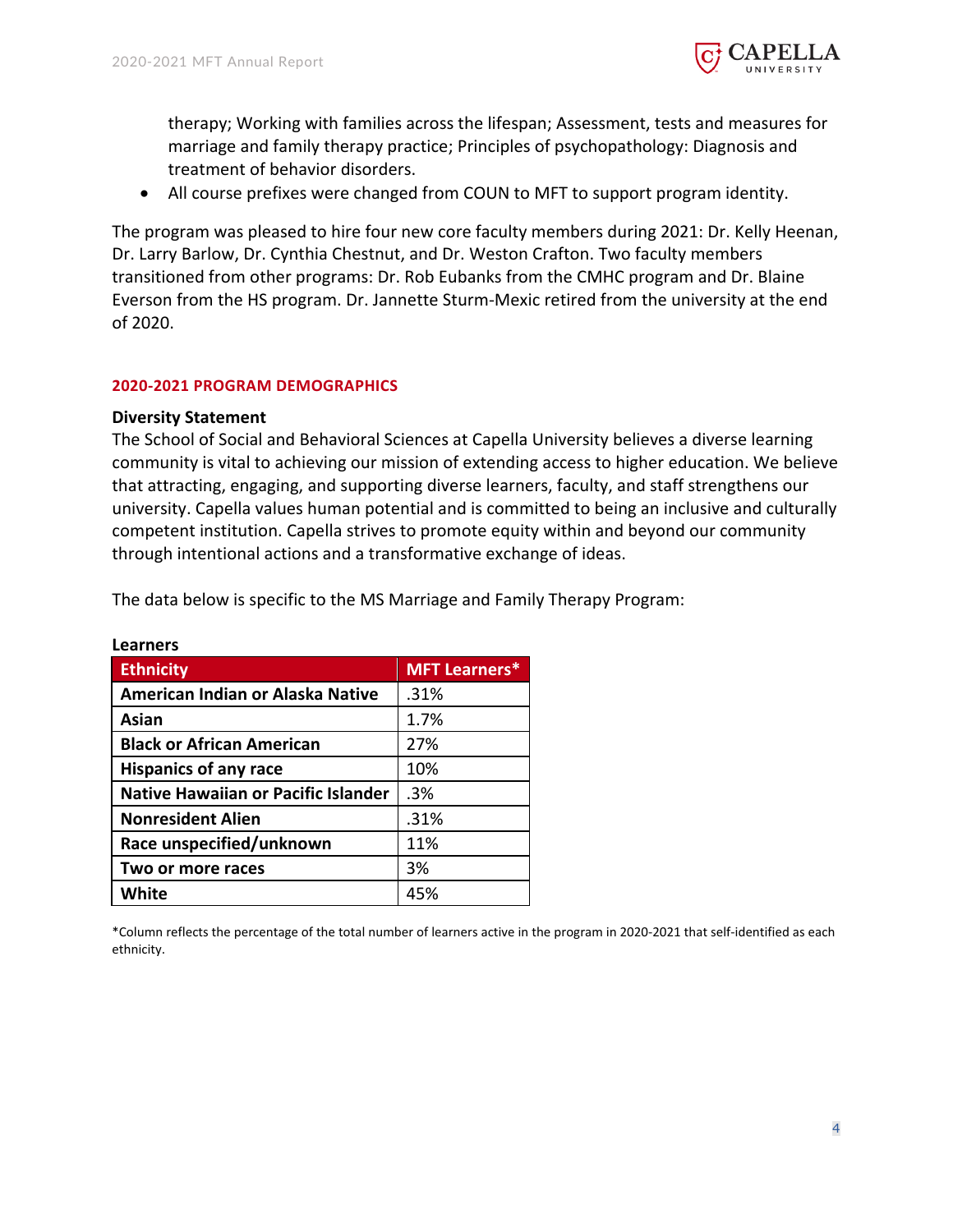

| Gender             | <b>MFT Learners*</b> |
|--------------------|----------------------|
| <b>Female</b>      | 88.5%                |
| <b>Male</b>        | 11.5%                |
| <b>Unspecified</b> | በ%                   |

\* Column reflects the percentage of the total number of learners active in the program in 2020-2021 that self-identified as each gender.

#### **Faculty**

| <b>Ethnicity</b>                 | <b>MFT Faculty*</b> |  |
|----------------------------------|---------------------|--|
|                                  |                     |  |
| American Indian or Alaska Native | .5%                 |  |
| Asian or Pacific Islander        | .5%                 |  |
| <b>Black or African American</b> | .5%                 |  |
| <b>Hispanics of any race</b>     | 0%                  |  |
| <b>Nonresident Alien</b>         | 0%                  |  |
| Race unspecified/unknown         | 0%                  |  |
| Two or more races                | 0%                  |  |
| White                            | 86%                 |  |

\*Column reflects the percentage of the total number of faculty in the program in 2020-2021 that self-identified as each ethnicity.

| <b>Gender</b>                  | <b>MFT Faculty *</b> |
|--------------------------------|----------------------|
| <b>Female</b>                  | 36%                  |
| <b>Male</b>                    | 63%                  |
| <b>Prefers not to identify</b> | 0%                   |

\* Column reflects the percentage of the total number of faculty in the program in 2020-2021 that self-identified as each gender.

#### **Site Supervisors**

| <b>Ethnicity</b>                 | <b>MFT Total*</b> |  |
|----------------------------------|-------------------|--|
|                                  |                   |  |
| American Indian or Alaska Native | .61%              |  |
| <b>Asian or Pacific Islander</b> | 1.8%              |  |
| <b>Black or African American</b> | 18.84%            |  |
| <b>Hispanics of any race</b>     | 5.17%             |  |
| Race unspecified/unknown         | 5.17%             |  |
| Two or more races                | 2.74%             |  |
| White                            | 65.15%            |  |

\*Column reflects the percentage of the total number of Site Supervisors in the program in 2020-2021 that self-identified as each ethnicity.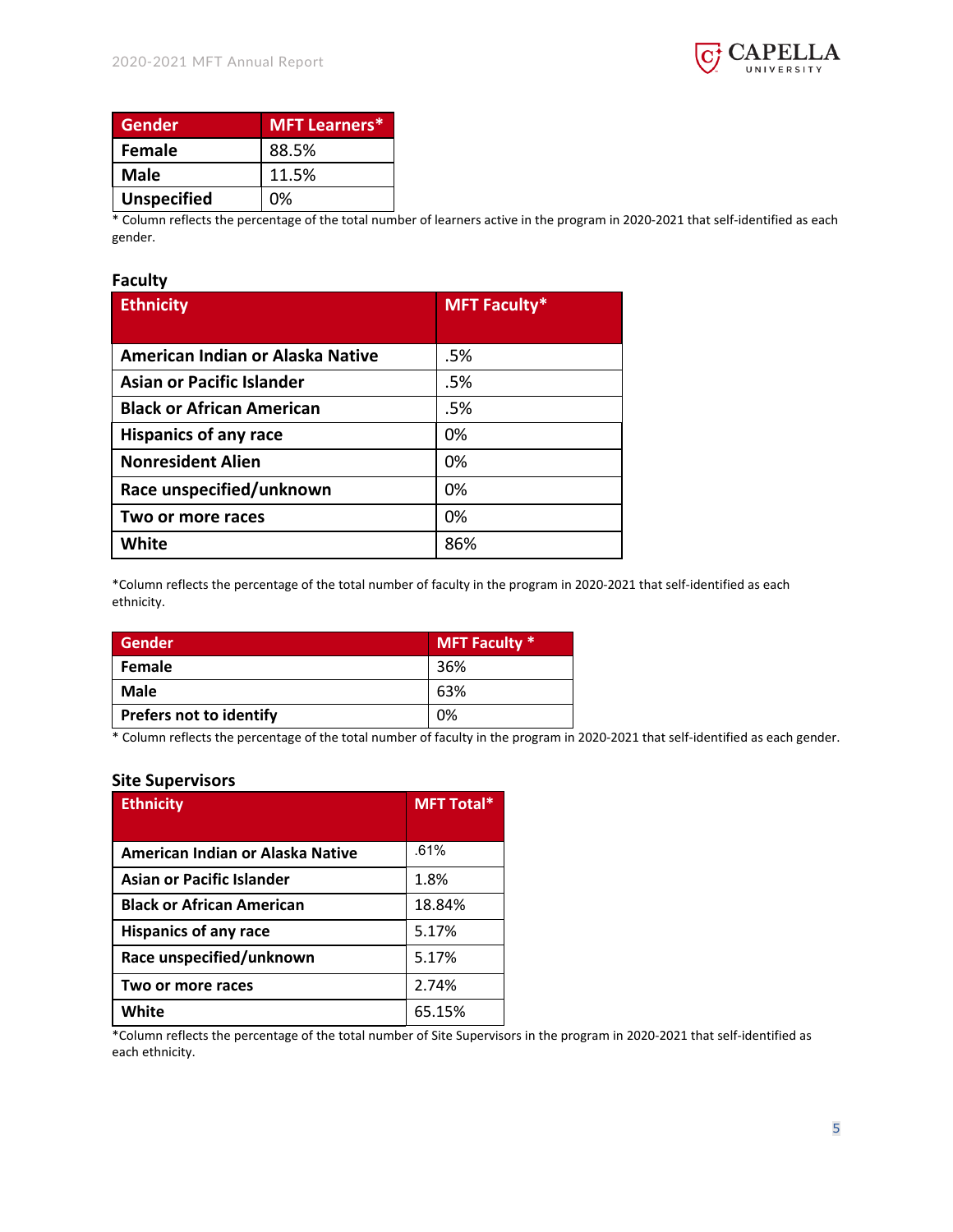

| Gender             | MFT Total* |
|--------------------|------------|
| Female             | 76%        |
| <b>Male</b>        | 22%        |
| <b>Unspecified</b> | 1.82%      |

\*Column reflects the percentage of the total number of Site Supervisors in the program in 2020-2021 that self-identified as each gender.

#### <span id="page-5-0"></span>**PROFESSIONAL STAFF**

On October 19, 2020, Capella University completed a reorganization of its academic infrastructure, including its schools. The purpose of this reorganization is to improve organizational effectiveness and allow faculty, academic leaders, and professional staff to better support learner experience, encourage persistence, and improve outcomes. As part of this reorganization, the School of Counseling and Human Services and the School of Psychology merged to create the School of Social and Behavioral Sciences. This new school offers 32 academic programs, has a faculty of 420, and serves over 12,000 learners. The School of Social and Behavioral Sciences comprises the Department of Psychology and the Department of Counseling and Family Therapy, within which the Marriage and Family Therapy program is an academic unit. Across the university, the role of "faculty chair" has been replaced by two roles that share the responsibilities formerly held by the faculty chair: program director and faculty director.

These organizational changes will help the program ensure positive learner experience and the achievement of the Marriage and Family Therapy program's mission, goals, and outcomes. Program leadership following the organizational changes consist of:

- **Joshua Stanley, EdD, NCC, ACS** Dean, School of Social and Behavioral Sciences
- **Jody Neuman-Aamlie, PhD, LP** Assistant Dean, Department of Counseling and Family Therapy
- **Carol Messmore, PhD, LMFT, AAMFT Approved Supervisor** Program Director, Marriage and Family Therapy and PhD in Advanced Studies in Human Behavior
- **Bill Utesch, PhD, LMFT, AAMFT Approved Supervisor**  Accreditation and Curriculum Lead
- **Trevon Clow, PhD, LMFT, LMHC**  Accreditation and Assessment Lead
- Kelly Heenan, PhD, LMFT, LPC, AAMFT Approved Supervisor MFT Clinical Training Coordinator
- **Teresa Smith, EdD, NCC, NCSC** Faculty Director

As program director, Dr. Messmore continues to oversee the MFT program curriculum, clinical training program, and the maintenance and enhancement of the program's quality. The 23 MFT core faculty continue to report to and are evaluated by Dr. Messmore. The 27 part-time and adjunct faculty now have a shared reporting line to Dr. Messmore and the faculty director, Dr. Smith. The faculty director position is a new university role with a joint appointment to the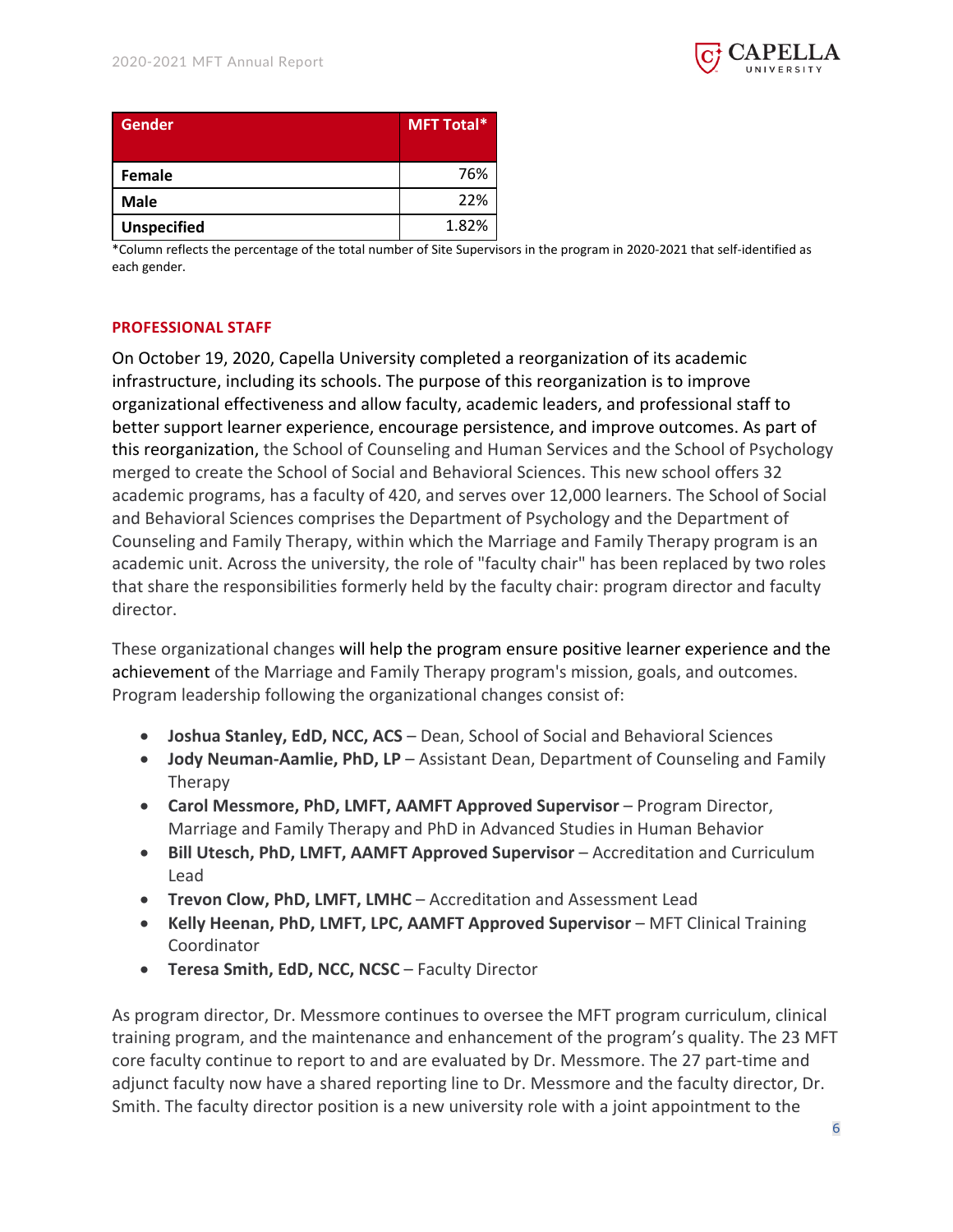

school and the Office of Faculty Affairs; it is a cross-functional role focused on excellence in teaching and learner retention in collaboration with the program directors of the schools. The MFT program part-time and adjunct faculty continue to report to Program Director Dr. Messmore regarding curriculum, learners, and clinical activities. The faculty director reviews the part-time and adjunct faculty performance metrics and consults with the program director as part of the program assessment process. Dr. Messmore continues to oversee the MFT clinical training program led by Dr. Heenan. The new structure supports each program with added resources and increases the opportunity for collaboration to drive learner and program success.

# <span id="page-6-0"></span>**INNOVATIVE PROCESSES SUPPORTING THE MFT PROGRAM**

# <span id="page-6-1"></span>**Action Analytics and MFT Assessment System**

The MFT program assessment system provides a framework for regular faculty-led review of curriculum, program procedures and policy, and learner development for the program. The Assessment Plan establishes the guidelines for the Action Analytics process. Within this comprehensive assessment plan, program faculty review data to identify the program's strengths and areas of opportunity and to assess the program's effectiveness in meeting its outcomes and professional standards.

# <span id="page-6-2"></span>**Faculty Advising Forum**

Learners in the MFT Program are assigned a faculty advisor who provides guidance and support throughout the program. The Faculty Advising Forum (FAF) is the online courseroom available to learners throughout their programs to provide important program information, including academic, residency, and site-based learning, and to support the learners' personal and professional development. Each FAF courseroom is structured by geographic region, which allows for the sharing of regionally specific information and resources and an opportunity for learners to build their professional network. The FAF courserooms are facilitated by a faculty advisor.

The Academic Learner Review (ALR) that takes place within the FAF provides an opportunity for learners to consult with their program faculty advisor at key milestones throughout their program, beginning in their first quarter of enrollment. In the ALR, the faculty advisor and learner meet to discuss the learner's professional and personal development to define goals, address opportunities, and articulate the learner's strengths. As part of the ALR, faculty review learner progress and development as measured by learning outcomes and professional disposition assessments and create plans for strengthening future performance and professional identity development.

#### <span id="page-6-3"></span>**HONOR SOCIETY**

The Pi chapter of Delta Kappa International Marriage and Family Therapy Academic Honor Society inducts new members during the MS residency events. The chapter is led by the Executive Board, which comprises eight Capella learners and is guided by two faculty advisors.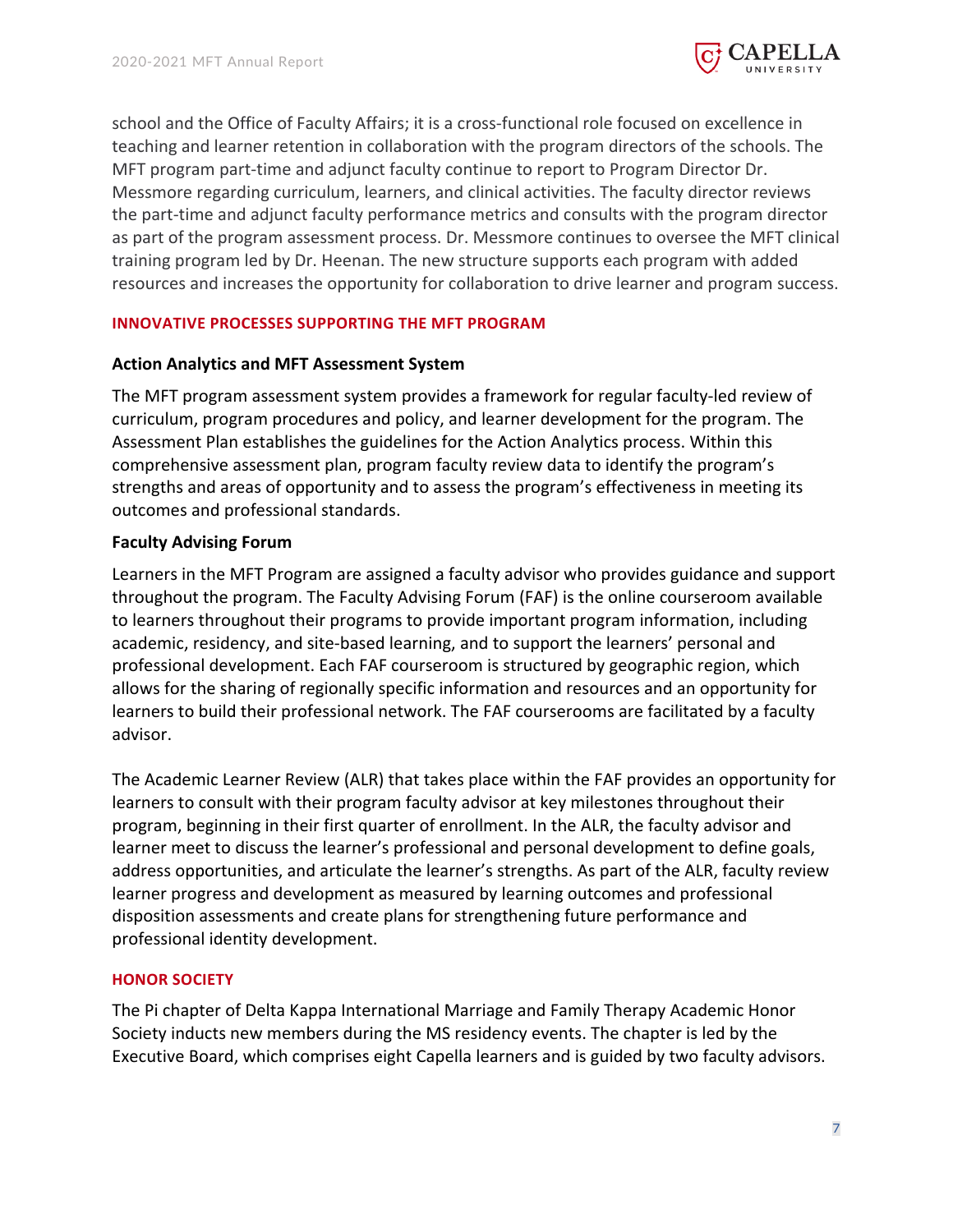

#### <span id="page-7-0"></span>**ADVISORY COUNCIL**

The Marriage and Family Therapy Advisory Council comprises key stakeholders including faculty, practitioners/site supervisors, and learners/alumni. The council meets regularly to review program and accreditation updates, and to explore topics that are relevant to the enhancement and further development of the programs.

# <span id="page-7-1"></span>**ACADEMIC STANDARDS AND PROFESSIONAL FITNESS COMMITTEES**

The Counseling and Marriage and Family Therapy Professional Standards and Academic Faculty Review Panels continue to support a growth-based review of learner needs, strengths, and academic/professional requirements. The committee is composed of faculty members from the School of Social and Behavioral Sciences.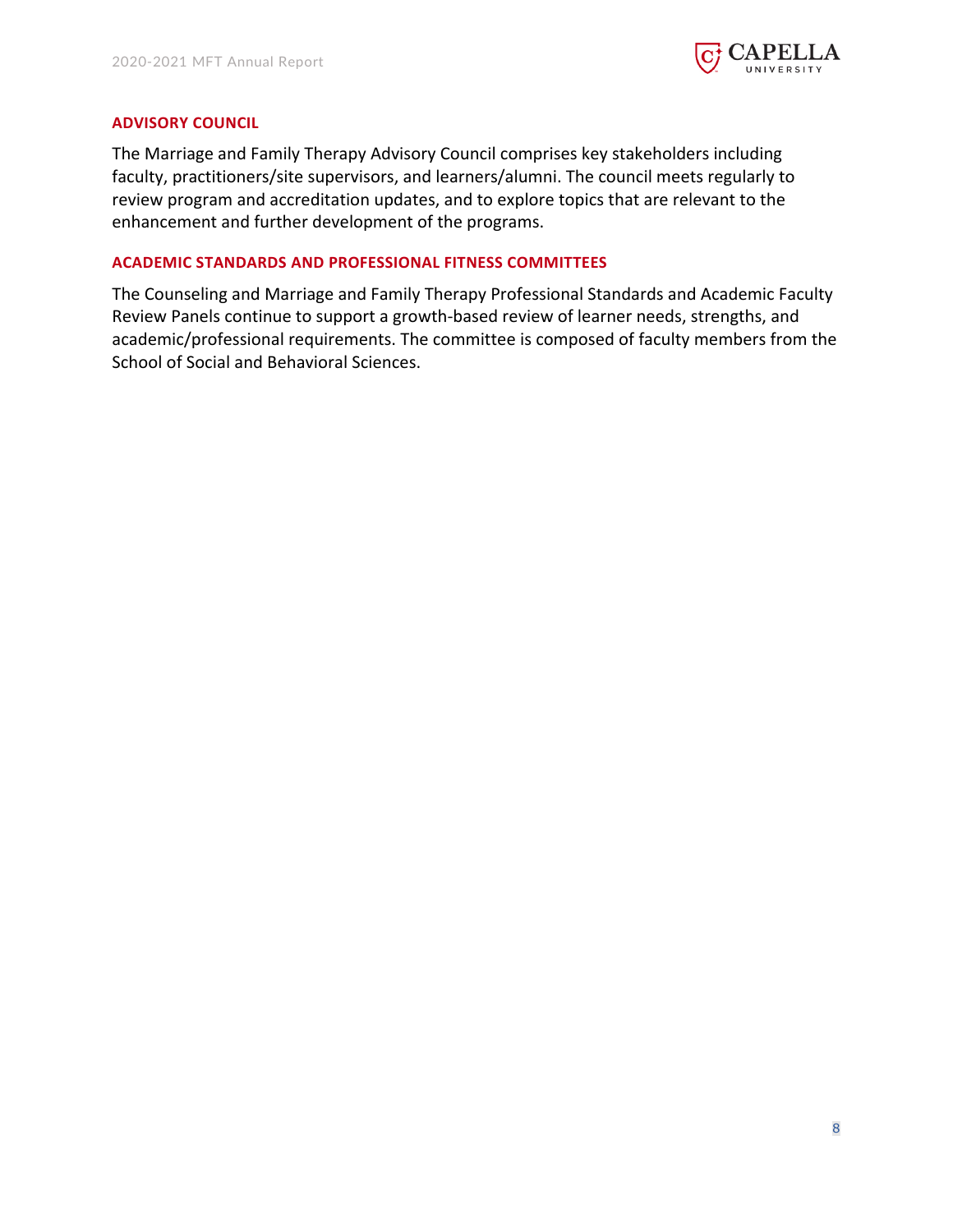

# **Student/Graduate Achievement Disclosure**

| <b>COAMFTE Student Achievement Criteria Data for Capella University</b><br><b>Accredited: May 2013</b><br><b>Advertised Program Length*: 4 Years</b> |                                                                |                                                                              |                                                      |                                                                                                                                        |                                                                                                         |                                        |                                                                       |
|------------------------------------------------------------------------------------------------------------------------------------------------------|----------------------------------------------------------------|------------------------------------------------------------------------------|------------------------------------------------------|----------------------------------------------------------------------------------------------------------------------------------------|---------------------------------------------------------------------------------------------------------|----------------------------------------|-----------------------------------------------------------------------|
| Cohort<br>Year<br><b>Students</b><br><b>Entered</b><br>Program*                                                                                      | # of<br><b>Students</b><br>initially<br>enrolled in<br>program | # of<br><b>Students</b><br>that did not<br>withdraw or<br>switch<br>programs | # of Students<br>still enrolled<br>in the<br>program | <b>Graduation</b><br>Rate in<br><b>Advertised</b><br>Program<br>Length(%) of<br>students<br>initially<br>enrolled in the<br>program ** | Overall<br><b>Graduation</b><br>Rate (%) of<br>students that<br>did not<br>withdraw from<br>the program | Job<br><b>Placement</b><br>Rate (%)*** | <b>MFT</b><br><b>National</b><br><b>Exam Pass</b><br>Rate<br>$(%)***$ |
|                                                                                                                                                      | PT                                                             | PT                                                                           | PT                                                   | PT                                                                                                                                     | PT                                                                                                      | PT                                     | PT                                                                    |
| $2011 - 2012$                                                                                                                                        | Not accredited                                                 | Not accredited                                                               | Not accredited                                       | Not accredited                                                                                                                         | Not accredited                                                                                          | Not accredited                         | Not accredited                                                        |
| $2012 - 2013$                                                                                                                                        | $245^{\mathrm{i}}$                                             | $116$ <sup>ii</sup>                                                          | $5^{ii}$                                             | 19%i                                                                                                                                   | 96%ii                                                                                                   | 94%iii                                 | 97%iv                                                                 |
| $2013 - 2014$                                                                                                                                        | 288 <sup>i</sup>                                               | $140$ <sup>ii</sup>                                                          | 8ii                                                  | $16\%$                                                                                                                                 | 94%ii                                                                                                   | 94%iii                                 | 98%iv                                                                 |
| $2014 - 2015$                                                                                                                                        | 388 <sup>i</sup>                                               | 209ii                                                                        | $42$ <sup>ii</sup>                                   | 19%i                                                                                                                                   | 80%ii                                                                                                   | 95%iii                                 | 95%iv                                                                 |
| $2015 - 2016$                                                                                                                                        | 372 <sup>i</sup>                                               | 198 <sup>ii</sup>                                                            | 49 <sup>ii</sup>                                     | 24%i                                                                                                                                   | 75%ii                                                                                                   | 95%iii                                 | 100%iv                                                                |
| $2016 - 2017$                                                                                                                                        | 319 <sup>i</sup>                                               | 198 <sup>ii</sup>                                                            | $110$ <sup>ii</sup>                                  | 24%                                                                                                                                    | 44%ii                                                                                                   | 100%iii                                | 100%iv                                                                |
| $2017 - 2018$                                                                                                                                        | 334 <sup>1</sup>                                               | $243$ <sup>ii</sup>                                                          | $215$ <sup>ii</sup>                                  | $7\%$ <sup>i</sup>                                                                                                                     | 12% ii                                                                                                  | 100%iii                                | 100%iv                                                                |
| $2018 - 2019$                                                                                                                                        | $289^{\mathrm{i}}$                                             | $221$ <sup>ii</sup>                                                          | $221^{\text{ii}}$                                    | In process                                                                                                                             | In process                                                                                              | In process                             | In process                                                            |
| 2019-2020                                                                                                                                            | $289^{\mathrm{i}}$                                             | 254                                                                          | 254                                                  | In process                                                                                                                             | In process                                                                                              | In process                             | In process                                                            |
| 2020-2021                                                                                                                                            | 197 <sup>v</sup>                                               | In process                                                                   | In process                                           | In process                                                                                                                             | In process                                                                                              | In process                             | In process                                                            |

#### PT=Part-time

**i. Graduation rate as required by COAMFTE is the percentage of the total number of learners that entered the program, including those that withdrew or changed programs, who finished their degree within 4 years. 46 of 245 learners that initially enrolled in the 2012-2013 cohort graduated within 4 years. 47 of 288 learners that initially enrolled in the 2013-2014 cohort graduated within 4 years. 75 of 388 learners that initially enrolled in the 2014-2015 cohort graduated within 4 years. 89 of the 372 learners that initially enrolled in the 2015-2016 cohort graduated within 4 years. 76 of the 319 learners that initially enrolled in the 2016-2017 cohort graduated within 4 years. Thus far, 25 of the 334 learners that initially enrolled in the 2017-2018 cohort graduated within 4 years.**